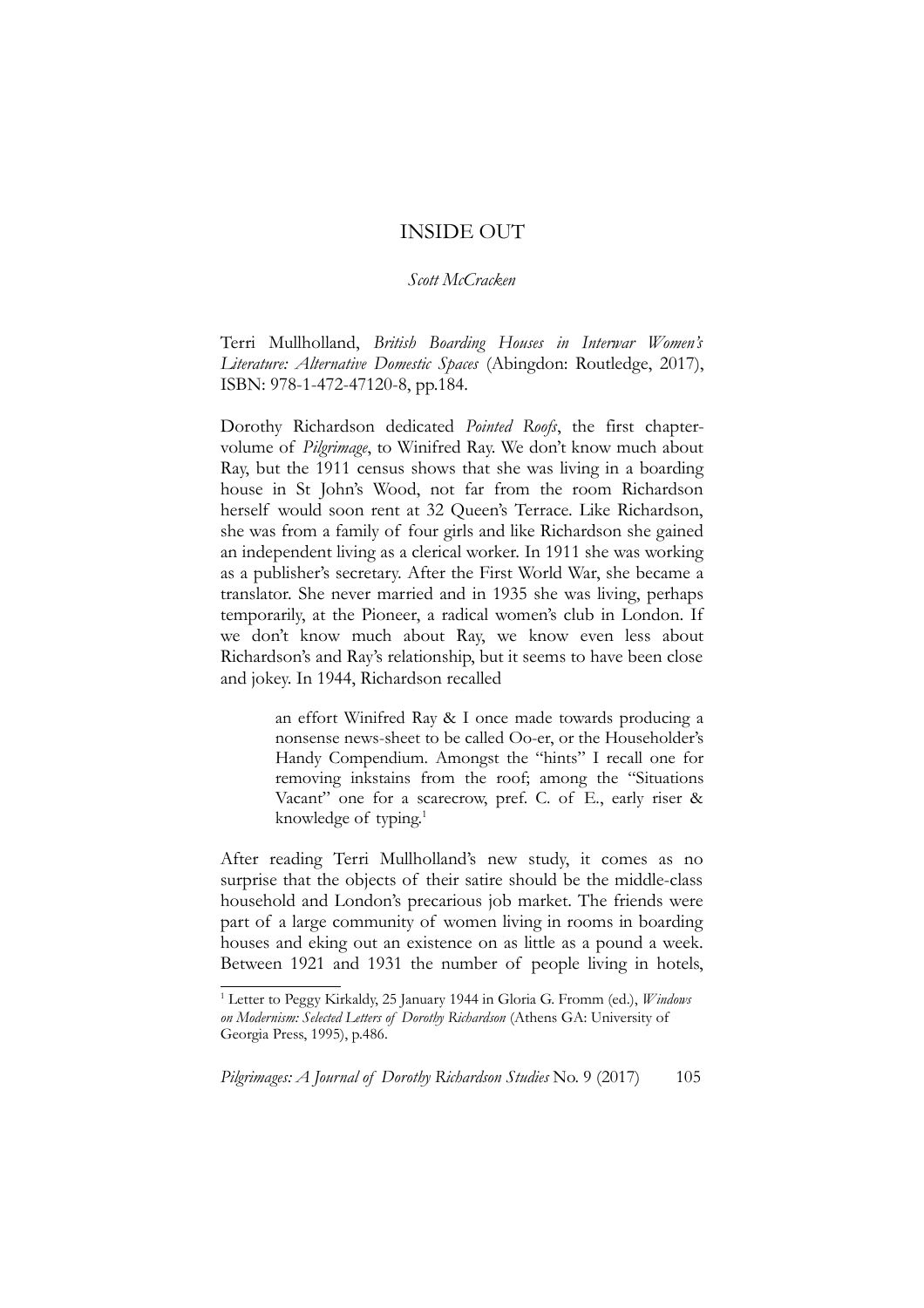boarding houses, and lodging houses in Greater London rose by fifteen per cent to 356,853 (7). Richardson and Ray were part of the first generation of young women who took up residence either as lodgers, who just paid for the room or as boarders, who paid for their meals and so bought the right to associate with their fellow residents in the boarding house's communal areas. Although, as Mullholland observes and the evidence of *Pilgrimage* bears out, the division between lodgers and boarders was permeable (6). Many tenants were, like Miriam Henderson, 'amphibious', nominally lodgers, but having access to some of the residence's social spaces. Adaptability was a necessary part of the boarding life. The difficulty of maintaining the boundaries between, intimate, private and public spaces required flexibility and sometimes subterfuge. We don't know where Richardson and Ray met, but boardinghouse dwellers were enthusiastic participants in London's changing public sphere: feeding the growth of cheap cafés and restaurants; attending public lectures and concerts; and participating in political meetings and demonstrations.

Strict policing of the line between respectability and nonrespectability meant that access to an intimate life was more difficult, but women living in close proximity were more able to conceal a hidden relationship. Were the two women lovers? Asked about Winifred after Richardson's death, Veronica Grad, on whom the character Amabel is based in *Pilgrimage*, claimed that she couldn't remember, writing to Rose Odle with perhaps more than a hint of jealousy,: 'Dorothy so often told me of this or that young person – She was apt to get wildly enthusiastic about –  $&$  I just didn't pay much attention.'[2](#page-1-0) In 1913 at least, Ray was important enough to Richardson to receive a dedication, but the world the two women lived in was one of mobile and temporary attachments. The boarding house was a queer, liminal space, productive and dynamic: connected to other generative spaces in the city and, as Mullholland shows, beyond the city and beyond Europe, linking the imperial metropolis with its colonies. The humble single room was part of a network that enabled new forms

<span id="page-1-0"></span><sup>&</sup>lt;sup>2</sup> Veronica Grad to Rose Odle, c. June 1958, The Richardson Papers, Beinecke Library, Yale.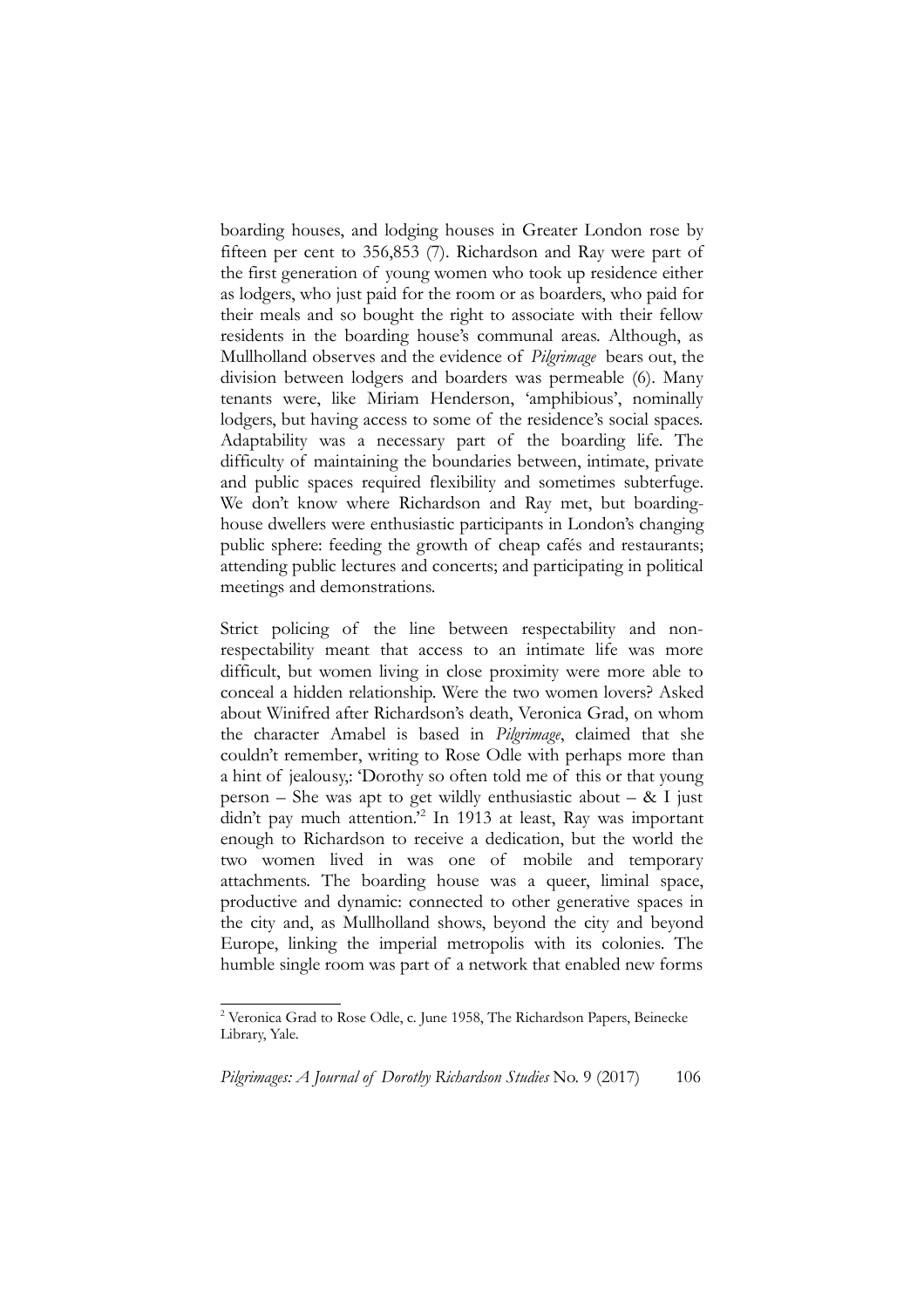of social and sexual relations. It is no wonder that it features in so many novels and short stories of the early twentieth century.

Mullholland's study starts solidly with the material conditions the boarding house served. Housing was as urgent a political issue in London at the beginning of the twentieth century as it is now. Single women suffered from being seen as a 'surplus' or 'excess' that had somehow not been absorbed by the institution of marriage. Outside the family and outside the home, they were viewed as a source of social and political instability. But for some pioneers, the interior of a boarding house room was the unlikely starting point for liberation. In devoting her first chapter to Miriam Henderson's boarding house life, Mullholland recognises *Pilgrimage*'s significance as a historical record of the changing position of middle-class women in the late nineteenth and early twentieth century. As Bryher put it, 'Miriam was the Baedeker of all our early experiences' (24). A room in Bloomsbury represents freedom because the alternatives Miriam rejects do not: suburban marriage; a position as a live-in teacher; a governess for a prosperous family in the country. But *Pilgrimage* is not of course just a historical document. As Mullholland describes, its experimental form draws on the strangeness and productivity of the spaces Miriam inhabits (25). Mullholland reads these spaces as texts, deciphering their simultaneous but contradictory meanings of warmth and alienation, homeliness and the uncanny.

Class relations are inescapable here and Chapter 2 turns to fictions by Storm Jameson, Ellen Burgess, and Stella Gibbons to examine the petty injuries that were an unavoidable part of women's bid for independence. This was nowhere more the case than in the unequal relations between men and women, where economic power decided when and where a relationship might take place. Not surprisingly, Jean Rhys emerges as a key writer here, the period's most sensitive observer of the complex relationships between power, gender, and space. In the invitingly titled Chapter 3, 'Can we go back to your room', Rhys's *After Leaving Mr Mackenzie* and *Voyage in the Dark* become the key narratives about the fragile line between independence and dependence. Miriam's relationship with Amabel, also discussed in this chapter in a